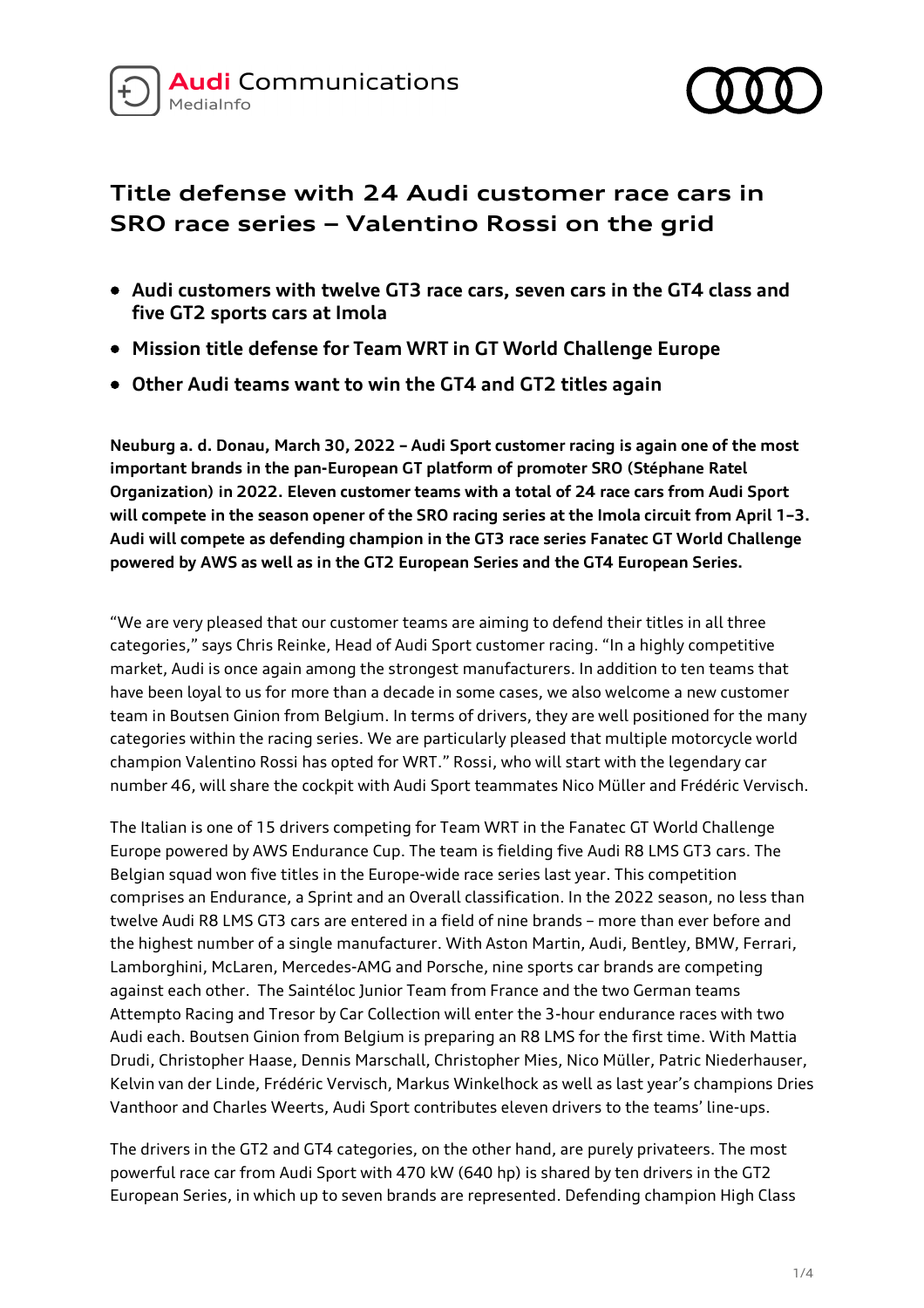



Racing from Denmark relies on a new driver combination for the two 50-minute races each weekend. PK Carsport from Belgium, last year's runner-up, and LP Racing from Italy double their line-ups to two Audi R8 LMS GT2 cars each.

In the GT4 European Series, which is extremely popular with 49 entries, Audi Sport again welcomes three customer teams from France. Audi is up against the eight brands Alpine, Aston Martin, BMW, Chevrolet, McLaren, Mercedes-AMG, Porsche and Toyota. Two 60-minute races per weekend with production-based models characterize this competition. Saintéloc Racing will field three Audi R8 LMS GT4 cars, including one for defending Pro-Am champions Grégory Guilvert/Fabien Michal. Team Fullmotorsport is looking to defend a title for Audi in the Am category as well with Michael Blanchemain/Christophe Hamon. The racing team is fielding a total of three R8 LMS cars in the Europe-wide series. A single entry from Team Speedcar rounds off Audi's line-up.

# **Drivers and teams in Imola**

### **Fanatec GT World Challenge Europe powered by AWS Endurance Cup**

#10 Boutsen Ginion, Adam Eteki/Benjamin Lessennes/Karim Ojjeh #11 Tresor by Car Collection, Axel Blom/Lorenzo Patrese/Hugo Valente #12 Tresor by Car Collection, Mattia Drudi/Christopher Haase/Luca Ghiotto #25 Saintéloc Junior Team, Lucas Légeret/Christopher Mies/Patric Niederhauser #26 Saintéloc Junior Team, César Gazeau/Nicolas Baert/Aurélien Panis #30 Team WRT, Benjamin Goethe/Thomas Neubauer/Jean-Baptiste Simmenauer #31 Team WRT, Finlay Hutchison/Diego Menchaca/Lewis Proctor #32 Team WRT, Kelvin van der Linde/Dries Vanthoor/Charles Weerts #33 Team WRT, Arnold Robin/Maxime Robin/Ryuichiro Tomita #46 Team WRT, Nico Müller/Valentino Rossi/Frédéric Vervisch #66 Attempto Racing, Alex Aka/Nicolas Schöll/Marius Zug #99 Attempto Racing, Dennis Marschall/Juuso Puhakka/Markus Winkelhock

# **Fanatec GT2 European Series**

#11 PK Carsport, Stienes Longin/Nicolas Saelens #18 LP Racing, Michael Doppelmayer/Elia Erhart #67 LP Racing, Henry Hassid High Class Racing, Aurelijus Rusteika/Michael Vergers #81 PK Carsport, Peter Guelinckx/Bert Longin

# **GT4 European Series**

#3 Team Speedcar, Robert Consani/Benjamin Lariche #14 Saintéloc Racing, Erwan Bastard/Roee Meyuhas #21 Saintéloc Racing, Anthony Beltoise/Olivier Estèves #26 Team Fullmotorsport, Benoît Lison/Cyril Saleilles